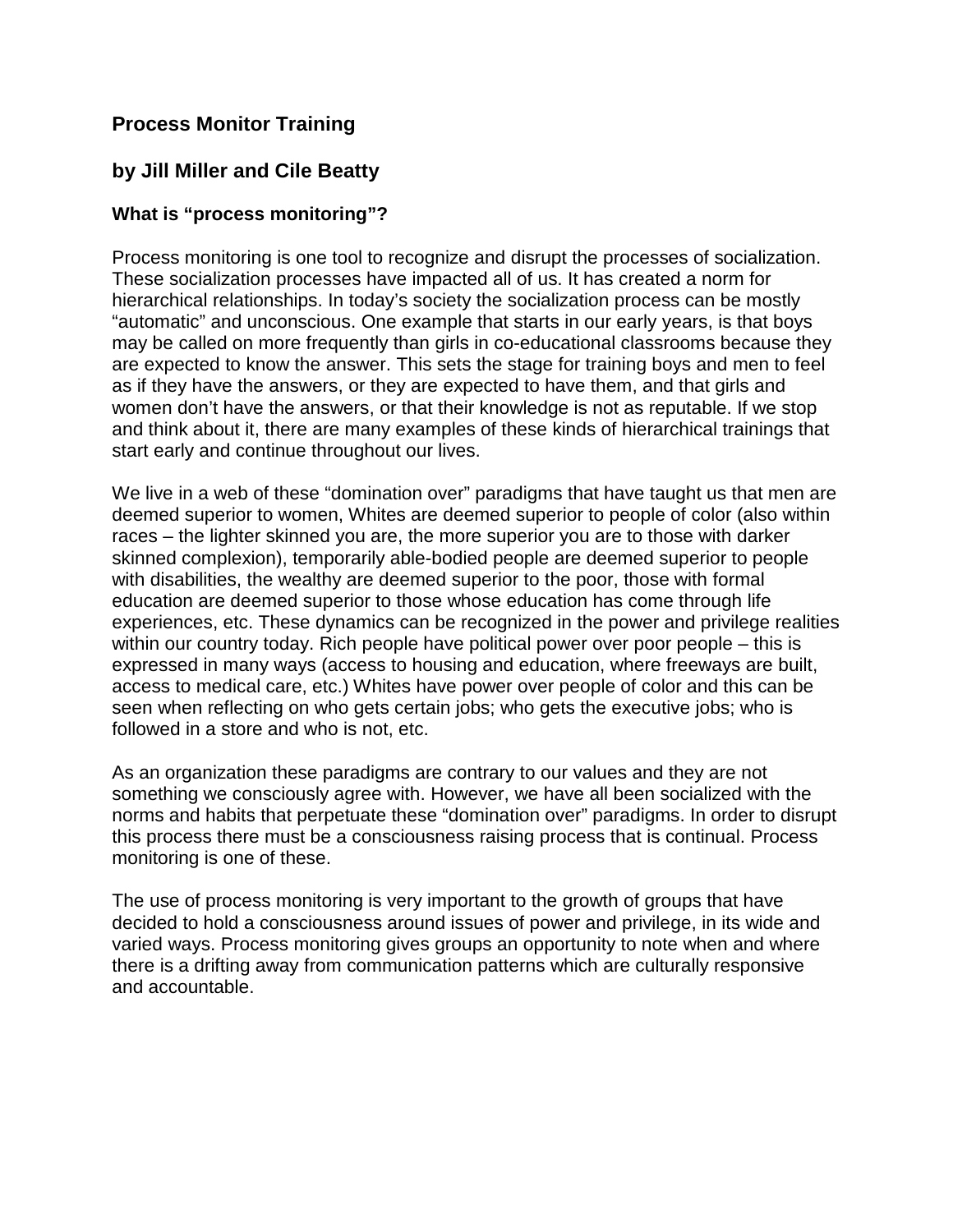### **Getting curious and listening to the impact:**

Learning the skills and developing the muscle to recognize the group process (being the process monitor) is one part of developing group process. But just as important is being open to hearing it as an act of love. Hearing the process monitoring can sometimes be difficult. One might not have noticed what has been brought up. One might feel they are talking about me. Getting curious and listening to another experience moves us away from the personal to the cultural realities at work in all our group processes.

### **Who is a process monitor?:**

(Really, we all are process monitors, and the goal is for us all to do it with more ease and intentionality.) In this context, however, the process monitor is the person or persons officially designated to do what we all do, observe and reflect on what is occurring in our group interactions. The added distinction is that we are giving them permission, empowering and inviting them, to share what often gets caught in the throats and bellies of some, or what goes unnoticed by others, or what everyone notices and no one feels that there is room to slow down the momentum to say.

### **What is the "process"?:**

That is up to you. It could be a meeting, an activity, a specific discussion or how a decision is made. The group gets to decide when they want to draw special attention to how the group as individual members and as whole responds to something. Feedback about the process is key in moving forward.

### **What is the process monitor's job?:**

Will Do:

- 1. Provide Observations- Attend to the process of engagement, at the end of an activity, or when given an invitation, share what they observed, when did the group slow down, what gave the group pause, what energized the group.
- 2. Provide Reflections- speak to content and/ or comments and/or activity, using "I" statements. "What I noticed… when this happened or when this comment was made (not focusing on the person, or using the speaker's name)… the group seemed to… I wonder what it might have been going on when…
- 3. Interruption- Note, bring our attention to anything fairly dramatic or significant (silences or hot moments). Can raise hand and ask the group if there is a desire to discuss a process more before moving on; remind us that it is okay to stop an activity to resolve something uncomfortable.

Won't Do:

1. Will not have to manage significant escalations of intense dyadic conflicts (those will be handled by facilitators).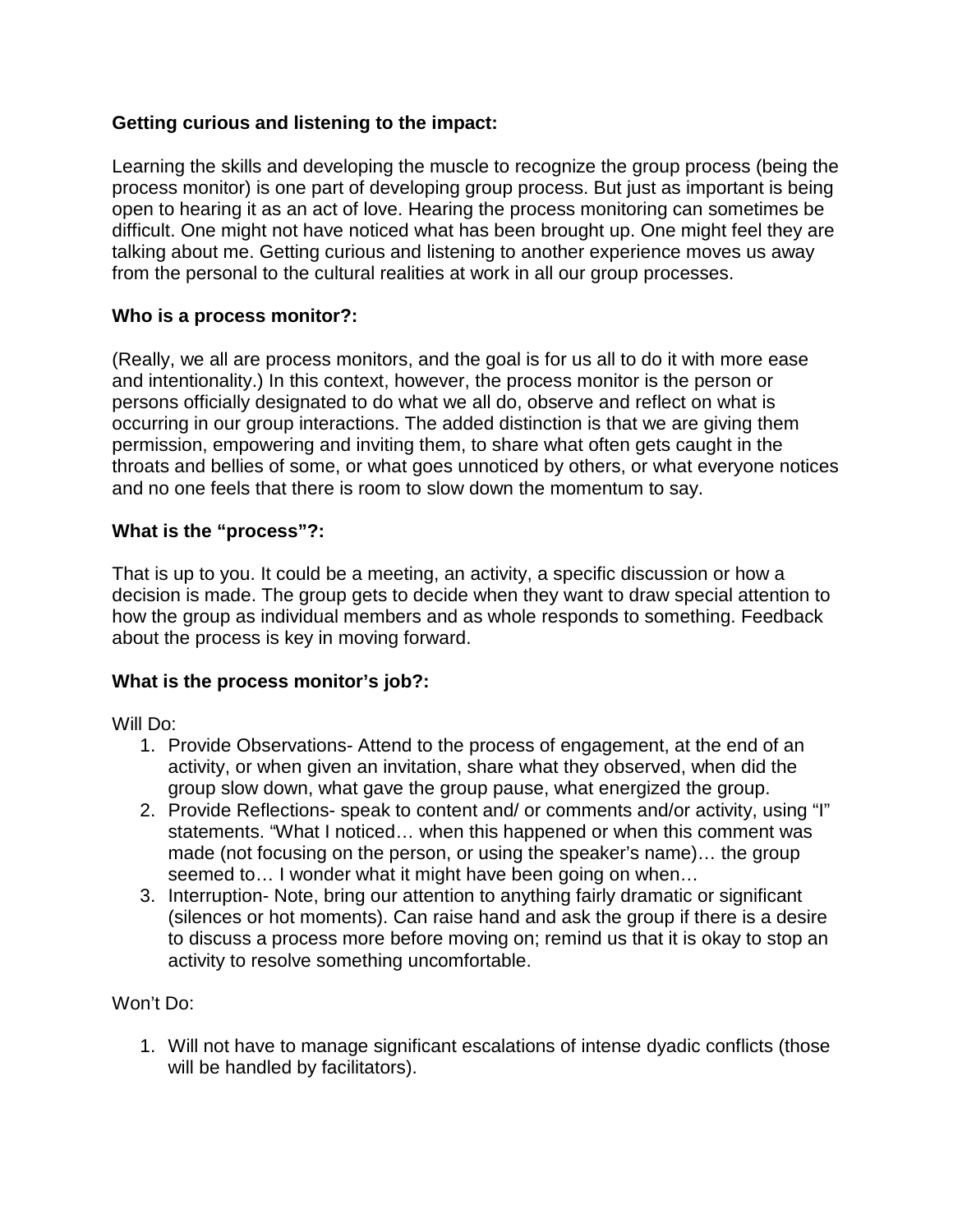### **Why designate a "monitor(s)"?:**

Why can't people just speak up if they have a concern or a question or take issue with something? Some do. Others don't. Others try. Others process at a different rate. Some come from families and cultures where you don't raise issues in group settings. Some are rendered speechless or triggered by certain situations. Some worry about group dynamics and power (feeling too powerful or powerless to speak).

It is important to have assigned monitors, when beginning to learn how to do this and during the time that the group is learning to be comfortable doing this. Use 2 or more process monitors for large groups, if you break into small group discussions use 2 process monitors. The more, the better; ultimately everyone will be process monitoring.

It is also recommended to have more than one process monitor as more than one accomplishes three key things:

\*It raises awareness that there is more than one perspective/voice/experience no matter what consensus you come to regarding content.

\*It helps folks who may be less vocal to feel validated when a process monitor at some point speaks about something they too have noticed or experienced.

\*It also gives someone who is less inclined to offer their perspective an opportunity to do so when it's their turn to be process monitor.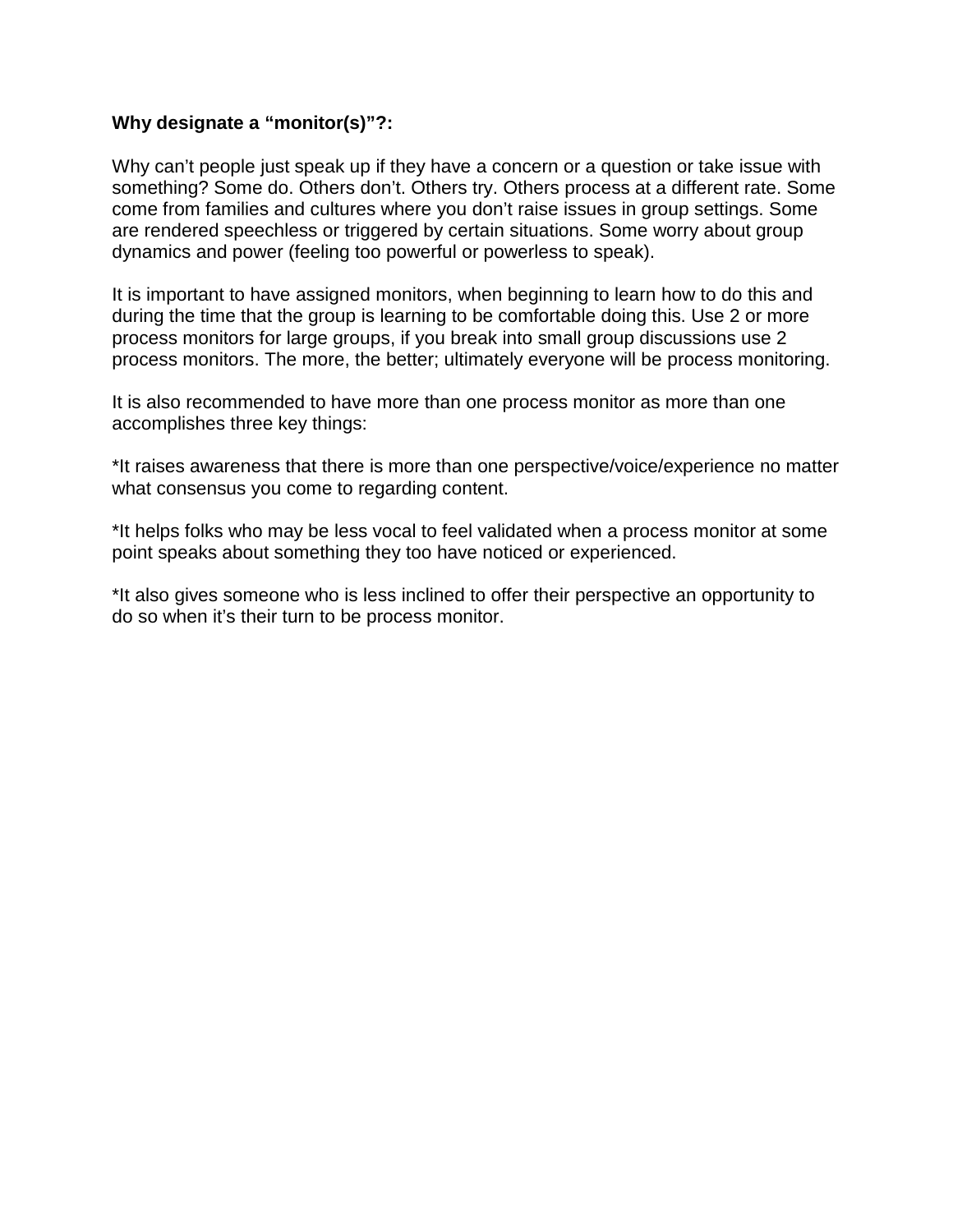### **San Mateo County Pride Center monthly updates**

LGBTQ+ Commission - 2/4/2020

LGBT+ Commission Reports

- Field trip to San Mateo County Historical Museum on Friday, February 7 at 1:30pm
- Artist Salon
- Intergenerational Dinner February 26<sup>th</sup> from 6pm-8pm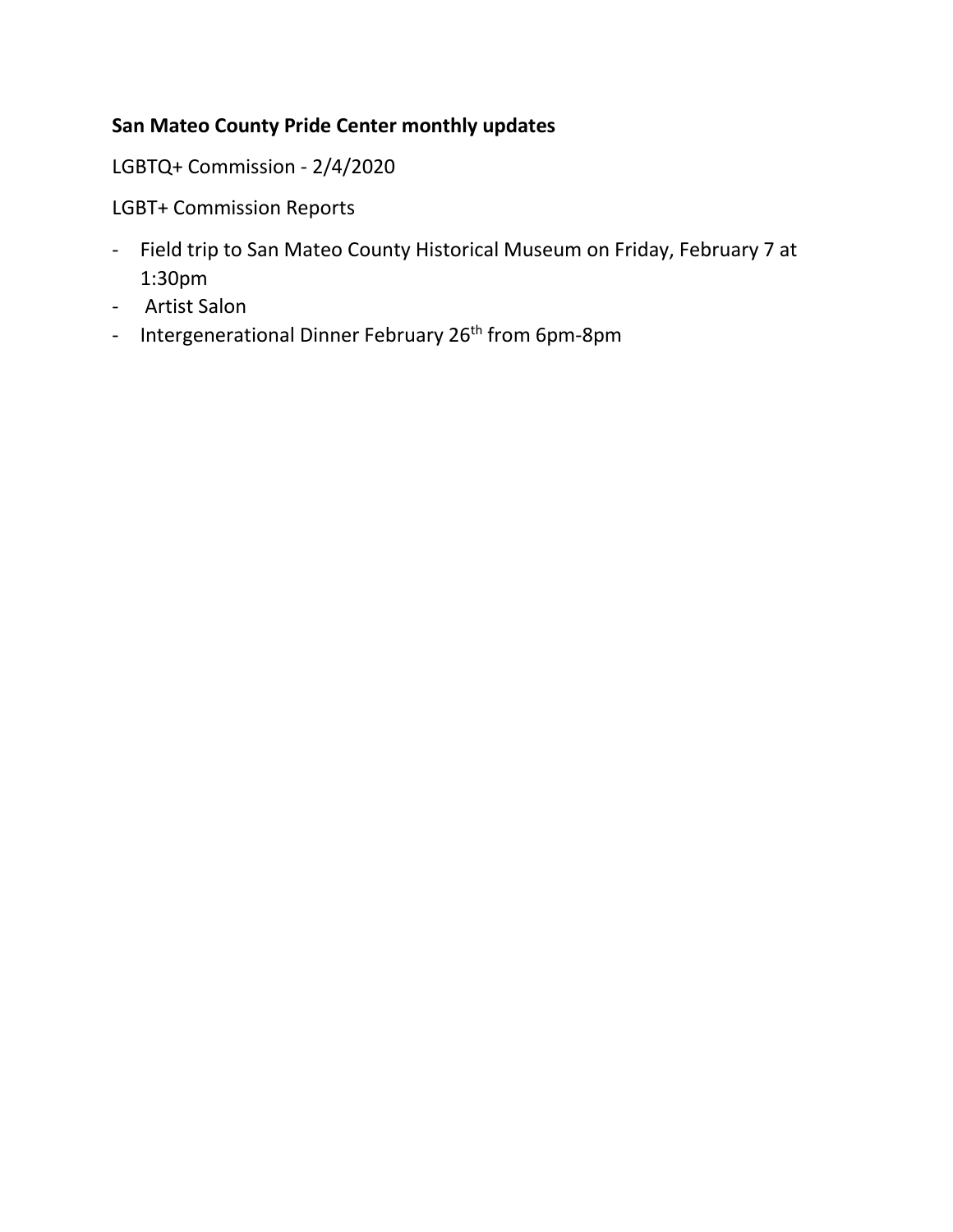### **To: Members of the San Mateo County LGBTQ Commission**

**From: Dana Johnson (they/them/theirs), Co-chair, PRIDE Initiative**

**Date: February 4, 2020**

- *Next PRIDE Initiative meeting Wednesday, February 12, 2020 from 4:30- 6pm*
- The PRIDE Initiative is preparing for "San Mateo County Pride Celebration 2020"- next planning meeting Wednesday, February 12, 2020 (approx. 5:10-6pm)
- **SAVE the DATE**: San Mateo County Pride Celebration is Saturday, June 13, 2020 from 11am-5pm at San Mateo Central Park
- Interested in volunteering for a Pride Celebration committee?? The SMC Pride Celebration committee is looking for members to assist in different sub-committees. To get a list of sub-committees and be a part of a subcommittee come check out the next PRIDE Initiative meeting on February 12, 2020.
- We have our Pride Celebration 2020 theme! For more details regarding Pride Celebration 2020 theme come check out the next PRIDE Initiative meeting.
- PRIDE Initiative is interested in meeting with the different LGBTQ+ partners in San Mateo County to have a conversation regarding starting a *Transgender Awareness Committee* to help strengthen and empower Transgender services in the county.

In Community, Dana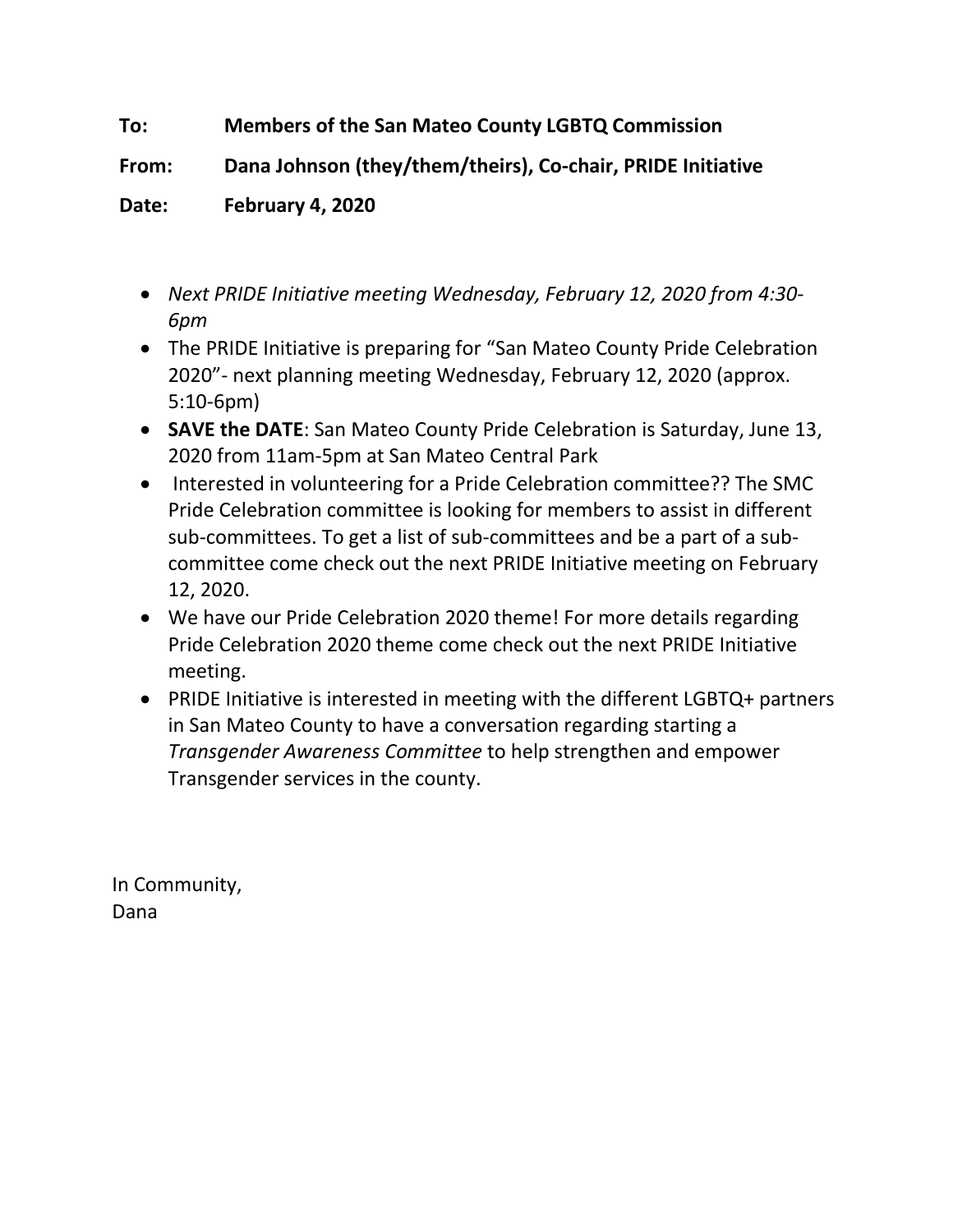|  | ŗ, | ب.<br>document connecting<br>a document based on the rough<br>policy recommendations<br>ldentify/Hire/fund a writer to write<br>data<br>$\vec{c}$ | Action Steps<br>Responsibilities | Objective B: Disseminate data to Board of Supervisors and other county and state stakeholders |  | ۳.<br>recommendations.<br>community conversations to policy<br>comments<br>Connect<br>data<br>g<br>from<br>survey<br>survey,<br>pue<br>responsibility<br>sections and<br>each person<br>Data group<br>divides up<br>for linking<br>portions<br>takes | Action Steps<br>Responsibilities | Objective A: Fully analyze current survey data |
|--|----|---------------------------------------------------------------------------------------------------------------------------------------------------|----------------------------------|-----------------------------------------------------------------------------------------------|--|------------------------------------------------------------------------------------------------------------------------------------------------------------------------------------------------------------------------------------------------------|----------------------------------|------------------------------------------------|
|  |    |                                                                                                                                                   |                                  |                                                                                               |  |                                                                                                                                                                                                                                                      |                                  |                                                |
|  |    | <b>April 2020</b>                                                                                                                                 | Timeline                         |                                                                                               |  | March<br>2020                                                                                                                                                                                                                                        | Timeline                         |                                                |
|  |    | A person beg<br>a document<br>gins working on                                                                                                     | Indicators of Progress           |                                                                                               |  | A rough do<br>provides<br>ocument that<br>the linkages                                                                                                                                                                                               | Indicators of Progress           |                                                |
|  |    | Not started yet                                                                                                                                   | Status                           |                                                                                               |  | Ongoing                                                                                                                                                                                                                                              | Status                           |                                                |

Data Group: Rebecca Carabez, Grant Whitman, Gabe Garcia, Craig Wiesner Data Group: Rebecca Carabez, Grant Whitman, Gabe Garcia, Craig Wiesner

### **Goal III:**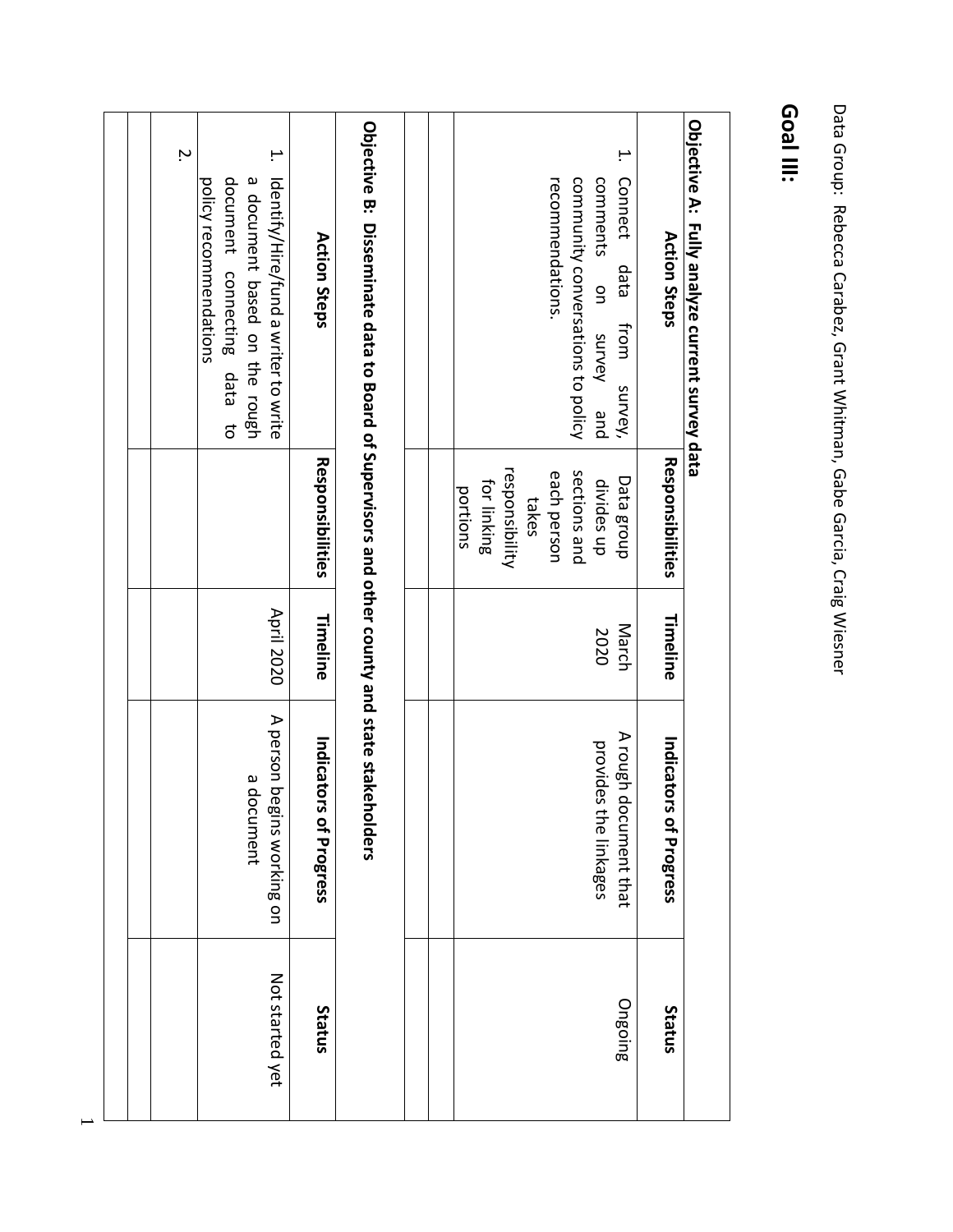| Objective C: Plan for new data gathering |                        |            |                                                                     |                 |
|------------------------------------------|------------------------|------------|---------------------------------------------------------------------|-----------------|
| Action Steps                             | Responsibilities       | Timeline   | Indicators of Progress                                              | Status          |
| 1. Push for youth SOGI data to be        | Data                   | Jan 2020 - | List of agencies / school                                           | Not started yet |
| collected by county agencies and         | Committee              | May 2020   | systems with whether they                                           |                 |
| schools, including private schools       | reaches out to         |            | collect SOGI data, what                                             |                 |
| (get SOGI questions on every             | schools and            |            | obstacles there are if they do                                      |                 |
| public school climate survey).           | agencies               |            | not, and ideas for                                                  |                 |
|                                          |                        |            | overcoming those obstacles                                          |                 |
| 2. Identify other sources of data        | Data                   | Jan 2020 - | A document that lists all                                           | Not started yet |
| about LGBTQ life/wellness that           | Committee              | June 2020  | sources of data, how                                                |                 |
| already exist and find out how we        | reaches out to         |            | frequently data is updated,                                         |                 |
| can tap into that information for        | agencies               |            | and ways we can review and                                          |                 |
| OUT WORK                                 |                        |            | utilize that data                                                   |                 |
| 3. Create and lanch Wellness Survey      | Data Group &<br>County | June 2021  | <b>Review other</b><br>Meet with Epidemiologists<br>r LGBTQ surveys | Not started yet |
|                                          | Epidemiologists        |            |                                                                     |                 |
|                                          |                        |            |                                                                     |                 |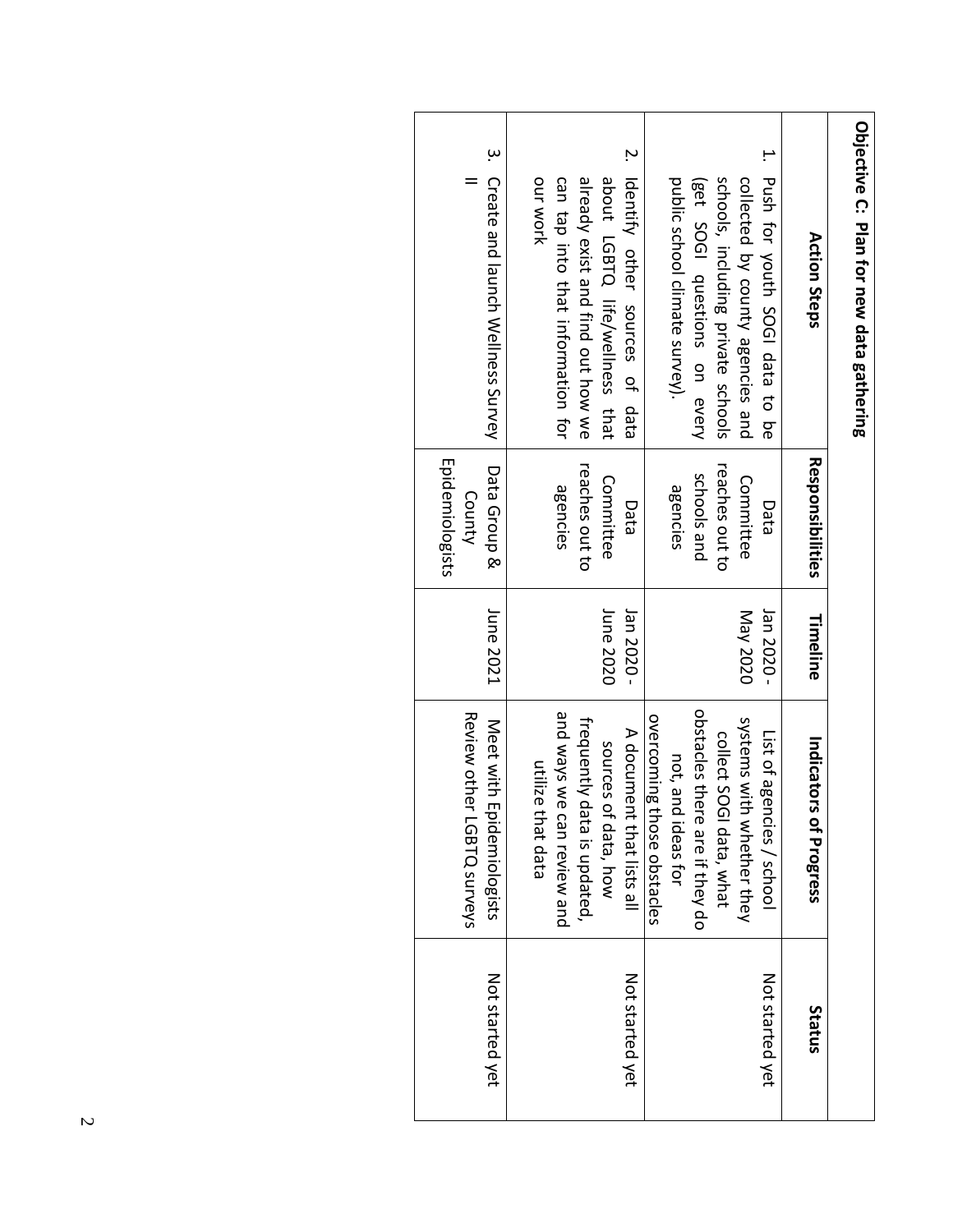

## Annual Work Plan 2019-21 *Annual Work Plan 2019-21*

Policy & Funding Group: Terri Echelbarger, Steve Disselhorst, Dana Johnson Policy & Funding Group: Terri Echelbarger, Steve Disselhorst, Dana Johnson

# and safe environment for LGBTQ+ community to strive. Goal I: Develop policy recommendations to ensure that San Mateo County is welcoming **and safe environment for LGBTQ+ community to strive. Goal I: Develop policy recommendations to ensure that San Mateo County is welcoming**

| 5. Compile list of Policy Suggestions in one<br>3. Complete Gap Analysis of LGBTQ+ Policies<br>4. Receive<br>2. Complete evaluation of Adult/Youth Survey<br>1. Evaluate youth Community Conversations<br>for Policy Suggestions<br>for policy suggestions<br>Suggestions from Community and any other<br>interested parties.<br>document available to Commission.<br>written<br><b>Action Steps</b><br>policies<br>pue<br><b>Policy</b><br>Responsibilities<br>Nov. 5th Work<br>All: Generate<br>Commission<br>Tanya (Doc)<br>Data Group<br>Members<br>Groups<br>Steve<br>March 2020<br>June 2020<br>Feb. 2020<br>Timeline<br>Ongoing<br>Ongoing<br>Policy suggestion template is<br>Data Group presents policies<br>completed for all 3 groups<br>Gap Analysis is completed<br>Suggested<br>Indicators<br>The list<br>kept up<br>is growing<br>of Progress<br>policies are<br>to date<br>Ongoing<br>Ongoing<br>Ongoing<br>Ongoing<br>Ongoing<br>Status | recommendations<br>Objective A: Compile findings from community conversations and engage in process to idential policy policy policy |            |  |  |
|----------------------------------------------------------------------------------------------------------------------------------------------------------------------------------------------------------------------------------------------------------------------------------------------------------------------------------------------------------------------------------------------------------------------------------------------------------------------------------------------------------------------------------------------------------------------------------------------------------------------------------------------------------------------------------------------------------------------------------------------------------------------------------------------------------------------------------------------------------------------------------------------------------------------------------------------------------|--------------------------------------------------------------------------------------------------------------------------------------|------------|--|--|
|                                                                                                                                                                                                                                                                                                                                                                                                                                                                                                                                                                                                                                                                                                                                                                                                                                                                                                                                                          |                                                                                                                                      |            |  |  |
|                                                                                                                                                                                                                                                                                                                                                                                                                                                                                                                                                                                                                                                                                                                                                                                                                                                                                                                                                          |                                                                                                                                      |            |  |  |
|                                                                                                                                                                                                                                                                                                                                                                                                                                                                                                                                                                                                                                                                                                                                                                                                                                                                                                                                                          |                                                                                                                                      |            |  |  |
|                                                                                                                                                                                                                                                                                                                                                                                                                                                                                                                                                                                                                                                                                                                                                                                                                                                                                                                                                          |                                                                                                                                      |            |  |  |
|                                                                                                                                                                                                                                                                                                                                                                                                                                                                                                                                                                                                                                                                                                                                                                                                                                                                                                                                                          |                                                                                                                                      |            |  |  |
|                                                                                                                                                                                                                                                                                                                                                                                                                                                                                                                                                                                                                                                                                                                                                                                                                                                                                                                                                          |                                                                                                                                      | recommends |  |  |

 $\overline{\phantom{0}}$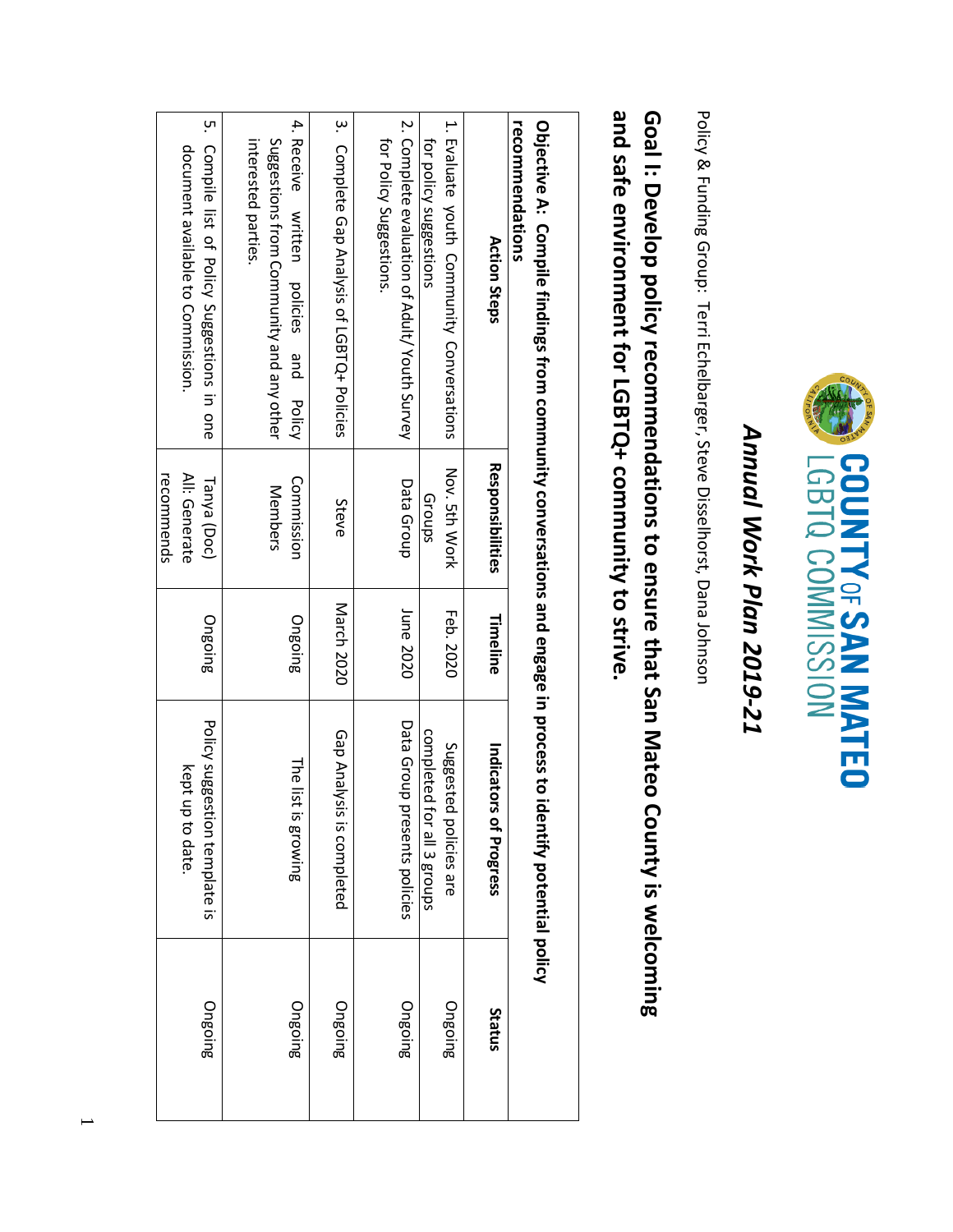| Objective B: Create System to prioritize Policy Recommendations                                                         |                                    |                   |                                                              |                 |
|-------------------------------------------------------------------------------------------------------------------------|------------------------------------|-------------------|--------------------------------------------------------------|-----------------|
| <b>Action Steps</b>                                                                                                     | Responsibilities                   | Timeline          | Indicators<br>of Progress                                    | Status          |
| 1. Using Impact to Effort Matrix prioritize<br>policies to evaluate                                                     | <b>Policy Group</b>                | Monthly           | Policies are b<br>eing prioritized                           | Not yet Started |
| 2. Using "Criteria for Selecting<br>Projects" (9/1/15), present reports<br>Commission<br>đ                              | Policy group, to<br>assigned       | Monthly           | monthly starting March 2020<br>At least one policy presented | Not yet started |
| prioritized policies<br>Commission regarding<br>proposed<br>and                                                         | commissioners                      |                   |                                                              |                 |
| 3. Gain<br>policies to continue development.<br>Green<br>light<br>from<br>commission<br>ţ                               | Commission<br><b>LGBTQ</b>         | Monthly           | Policies are<br>green lighted                                | Not yet Started |
|                                                                                                                         |                                    |                   |                                                              |                 |
| Opietrise C: Draft policy recommendation(s) to be discussed with the Board of Supervisors                               |                                    |                   |                                                              |                 |
| <b>Action Steps</b>                                                                                                     | Responsibilities                   | Timeline          | Indicators<br>of Progress                                    | Status          |
| 1. Develop presentation template for Board<br>change that would imply success<br>of Supervisors including indicators of | Dana                               | <b>April 2020</b> | Template<br>Developed                                        | Not yet started |
| 1. Using feedback from commission revise<br>for Board of Supervisors<br>written policy proposals and presentations      | a commissioner<br>policy group, to | <b>Monthly</b>    | forwarded<br>Policy suggestions are<br>for feedback          | Not yet started |
| 2. Using Board of Supervisors feedback,<br>revise or abandon policies                                                   | Policy Group, to<br>a commissioner | As needed         | Progress                                                     | Not yet started |
| 3. Public presentations of chosen policies as<br>agenda ideas for BOS                                                   | Spokesperson<br>Selected           | As Needed         | Presentations                                                | Not yet started |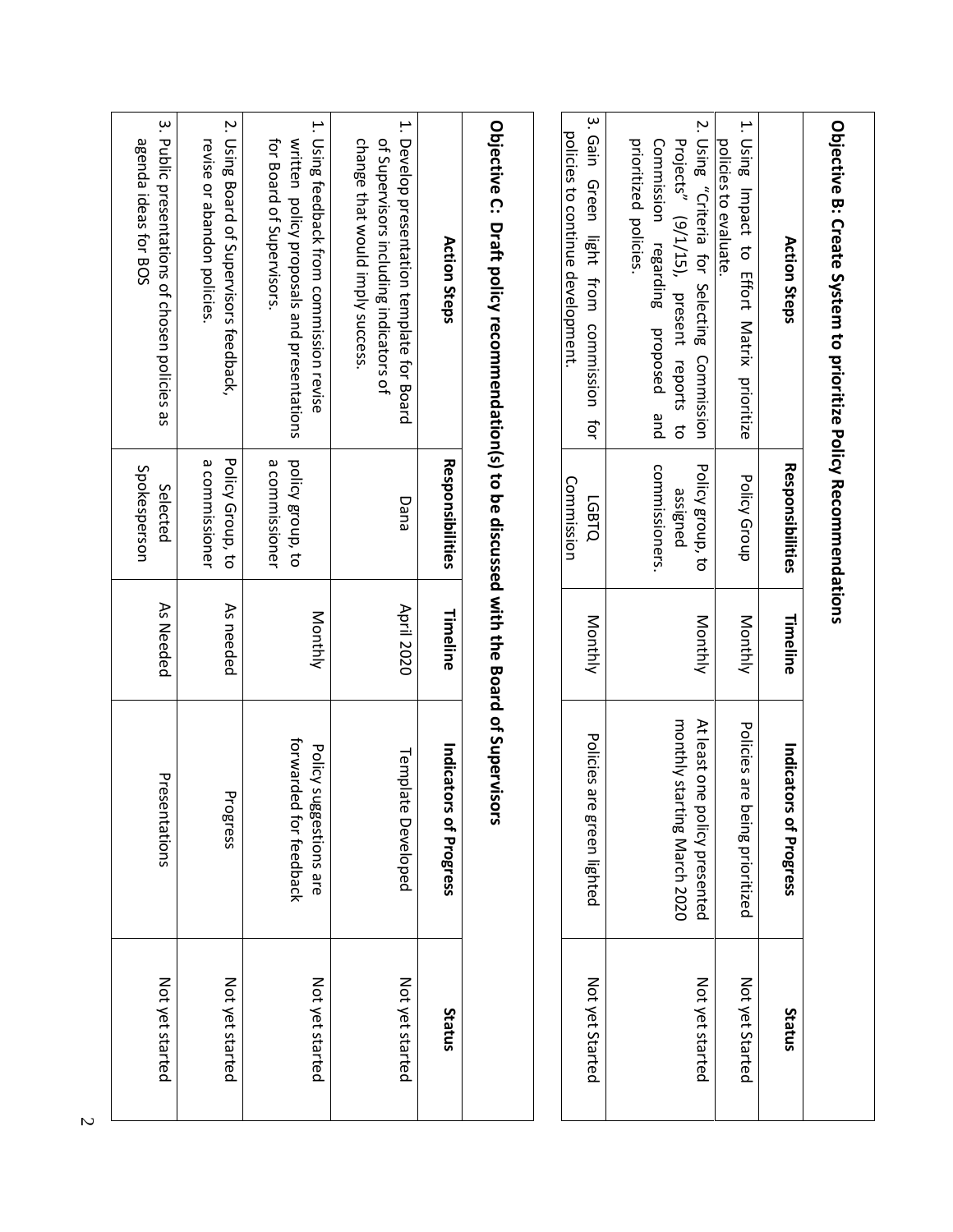| Objective D: Evaluating Policies                                                                                                                                  |                                      |                                                                     |                                                          |                 |
|-------------------------------------------------------------------------------------------------------------------------------------------------------------------|--------------------------------------|---------------------------------------------------------------------|----------------------------------------------------------|-----------------|
| <b>Action Steps</b>                                                                                                                                               | Responsibilities                     | Timeline                                                            | Indicators<br>of Progress                                | Status          |
| H.<br>Supervisors using established criteria.<br>Evaluate policies enacted by Board of                                                                            | <b>Policy Group</b>                  | implementatio<br>beginning One<br>n of any policy<br>year following | Evaluations are doing within 18<br>months of any policy. | Not yet started |
| Ņ.<br>Receive evaluations of policies                                                                                                                             | Commission<br>LGB1                   | As needed                                                           | Evaluations are shared                                   | Not yet started |
| $\dot{\mathbf{e}}$<br>forward successful policies to Cities for<br>consideration                                                                                  | Commission/<br><b>LGBTQ</b><br>Tanya | As needed                                                           | Policies<br>are shared                                   | Not yet Started |
| Objective E: Funding Objectives                                                                                                                                   |                                      |                                                                     |                                                          |                 |
| <b>Action Steps</b>                                                                                                                                               | Responsible                          | Timeline                                                            | Indicator(s) of Progress                                 | Status          |
| 1. Explore Feasibility of a San Mateo County<br>LGBTQ+ Hall of Fame                                                                                               | Terri                                | June 2021                                                           | Presented<br>to commission                               | Not yet started |
| 2. Policy funding recommendations will be<br>determined after gap analysis and finalized<br>list of proposed policies                                             | bolicy Group                         | 品                                                                   | Presented to commission &<br>board of<br>supervisors     | Not yet started |
| 3. Explore funding options for intern or<br>administrative and detailed work<br>necessary to complete the work plan.<br>temporary or part time person to lead the | Tanya, or BOS?<br>Commission,        | 恴                                                                   | Presented to commission &<br>board of<br>supervisors     | Not yet started |
|                                                                                                                                                                   |                                      |                                                                     |                                                          |                 |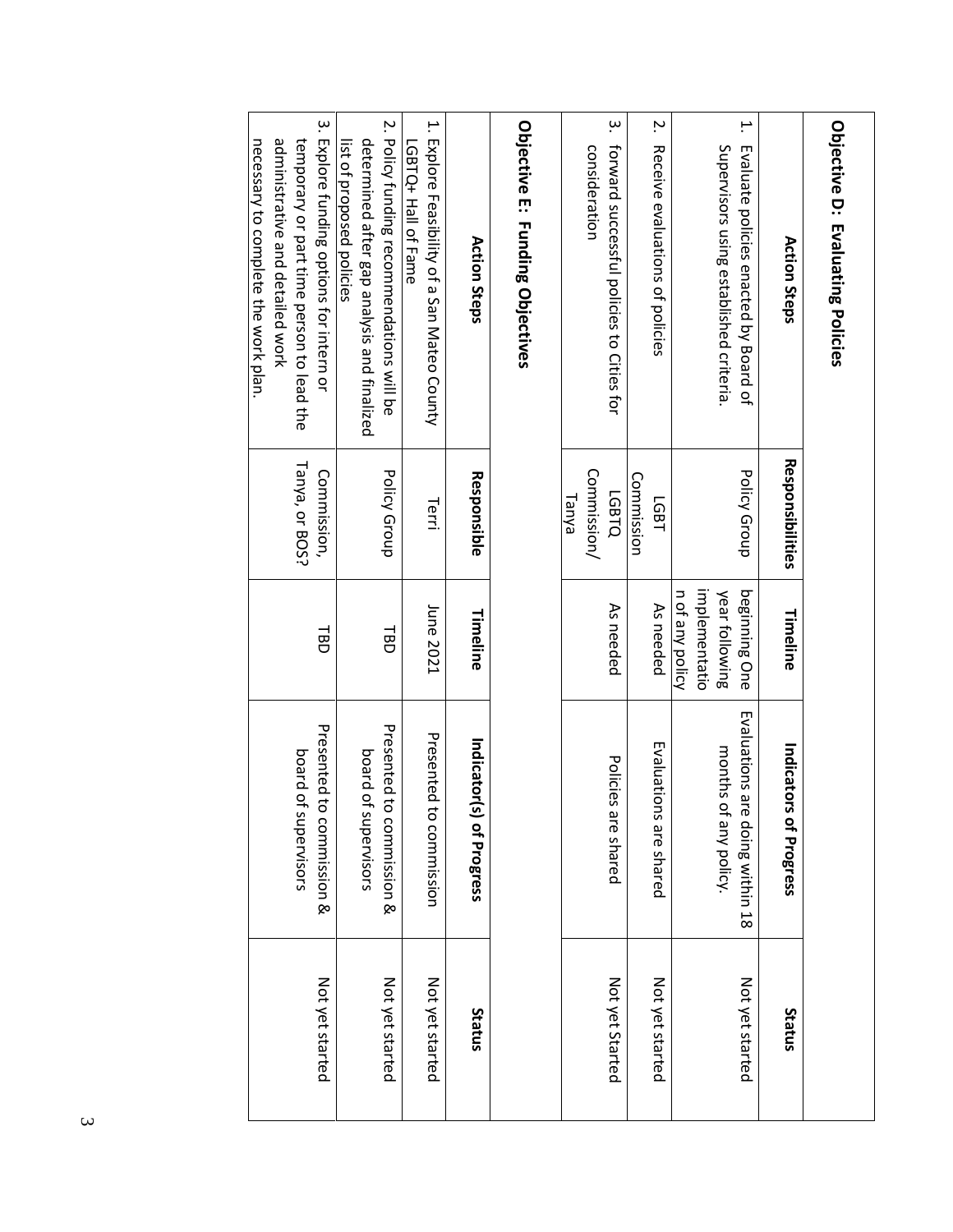### **VISIBILITY WORKGROUP 2 YEAR PRIORITIZED ACTION PLAN**

### **YEAR ONE will focus on several "quick hits" and a content audit, as well as a pilot plan**.

1. **June 1st PRIDE flag raised across the county**. We will use existing templates to create city requests and a proclamation for approval.

Action: Visibility team secure templates and provide a timeline for action to the Commission.

2. **Social media consistency**. We will request 1 or 2 online actions of each Commissioner to ensure information is being shared on social media more regularly and consistently. Examples could be the creation of an LGBTQ group within various Next Door communicty sites.

*Action*: Visibility team to generate a list of 3-4 possibilities that Commission votes on in March.

- 3. **Audit of existing resources and stakeholders**. We will create a spreadsheet to capture all the existing reachouts that Commissioners have already made and to capture existing content that may be used or repurposed. In addition, we will request the support of an intern part-time to identify contact points at the following groups in each city of San Mateo County:
	- a. City councils
	- b. School districts
	- c. School GSAs
	- d. PTAs
	- e. Employment boards
	- f. Chambers of commerce
	- g. Key companies
	- h. Next Door
	- i. Professional associations
	- j. Universities / community colleges
	- k. Unions

Once we have collected information as a foundation, we will then be able to move on to specific reachouts and presentations for specific stakeholder groups. We will be able to do this knowing we're not duplicating any reach out and having all the logistical information ready to go.

*Action*: Visibility Team to create spreadsheet for information capture by city.

*Action*: All Commissioners fill out spreadsheet with relevant information.

*Action*: Visibility Team partner with PRIDE center personnel as well as with Tanya's intern to collect the comprehensive logistical details above.

### 4. **In parallel, the Visibility Team will build a pilot plan for one marginalized community**.

*Action*: Visibility Team to request feedback from Commissioners on which community to target as the pilot (e.g. LGBTQ seniors, LGBTQ individuals in communities of color, LGBTQ youth in the foster system or juvenile justice system, LGBTQ immigrants, a specific vulnerable county location, etc. Then we will select the pilot. We will also request assistance from other Commissioners to work with us on this topic.

Action: Visibility Team will conduct needs assessment for the community (interview, research, etc.) and will determine which partners and community leaders to collaborate with. We will determine relevant content. We will choose 1 key activity/event that would make a significant impact in raising the visibility of this community / supporting them.

**YEAR TWO will focus on consistent content creation / adaptation and specific reachout plans**. Detailed information can be found below.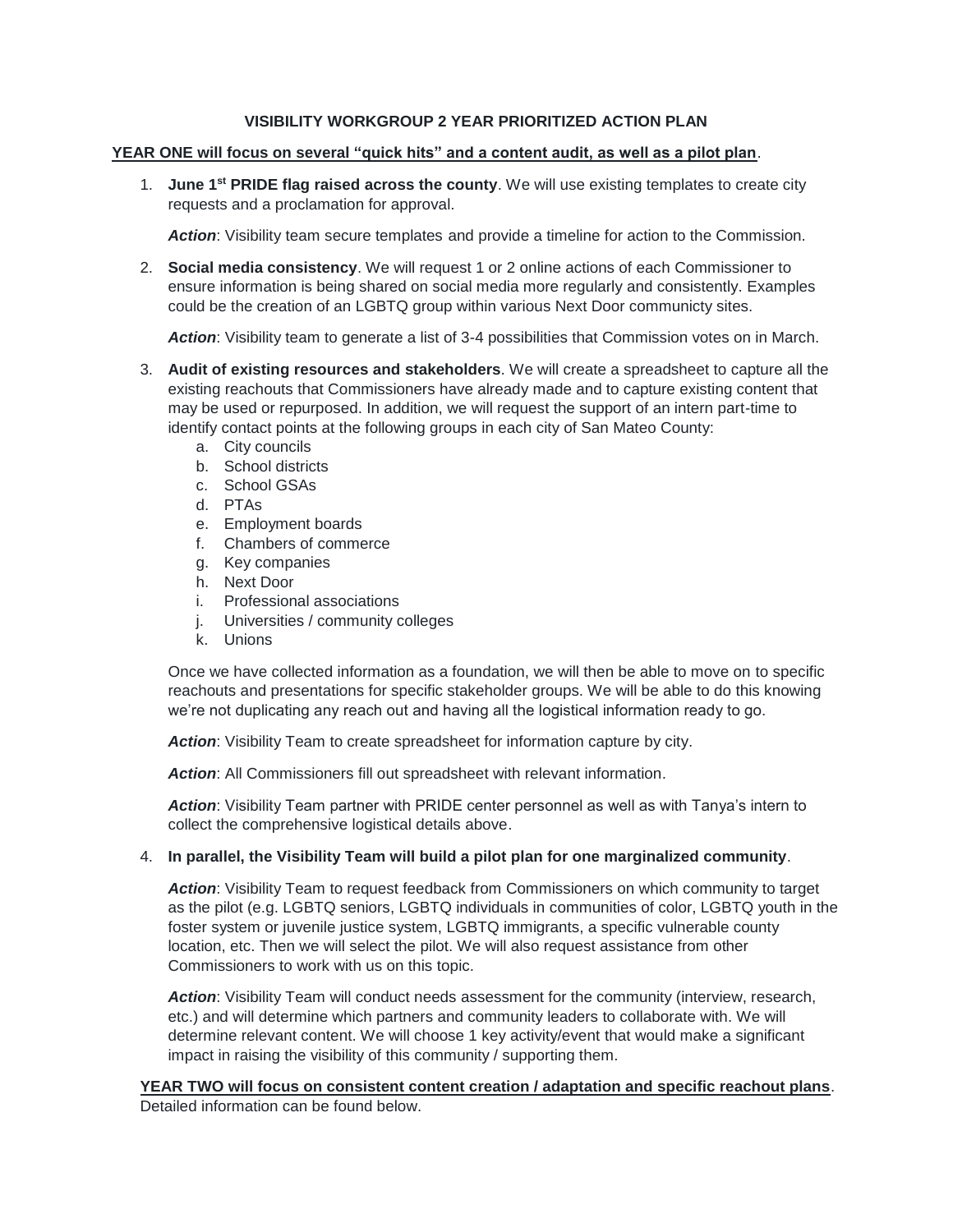### **VISIBILITY WORKGROUP GOAL**: *Create and drive a systematic visibility & advocacy strategy that aims to connect the Commission with key communities and stakeholders.*

### *Original Actions Summarized*

### **Action 1: Create core content and finalize formation of norms**

-visibility toolkit with core messaging, elevator pitch, key accomplishments, etc.

-templates for recurring activities (e.g. legislation, school meetings, etc.)

-safe school starter kit

-stakeholder presentation

-LGBTQ youth-focused health & wellness education session

-SOGIE train the trainer module

### **Action 2: Develop connections with crucial stakeholders (tops down approach)**

-identify stakeholder groups

-call a stakeholder information session

-presentations at various existing channels (e.g. council of cities)

-leverage wider network of advocates/volunteers, including those who were interested in joining the **Commission** 

### **Action 3: Build and execute a plan to reach youth as a specific target audience**

-divide the Commission by geographical area to ensure maximum reach

-attempt to have a consistent approach by channel and determine approach for each, and what content to use for each

-approach city councils and school districts to exchange information and offer a presentation -work through PTAs to reach parents

-connect with GSA advisers and school psychologists/counselors

-leverage youth-focused support groups (e.g. Outlet)

-collaborate with health/wellness partners

### **Action 4: Develop a plan to reach marginalized communities**

-prioritize communities (e.g. seniors, communities of color, LGBTQ youth in the foster system or juvenile justice system, immigrants, vulnerable county regions, etc.) -identify community leaders to understand unique needs and to build relationships -conduct information-gathering in culturally appropriate, respectful ways -build initial plan to address needs

### **Action 5: Strengthen and support ties within LGBTQ communities**

-local, state, and even national levels

-work through PRIDE centers

-partner with other LGBTQ commissions

-don't reinvent the wheel and learn from them where we can!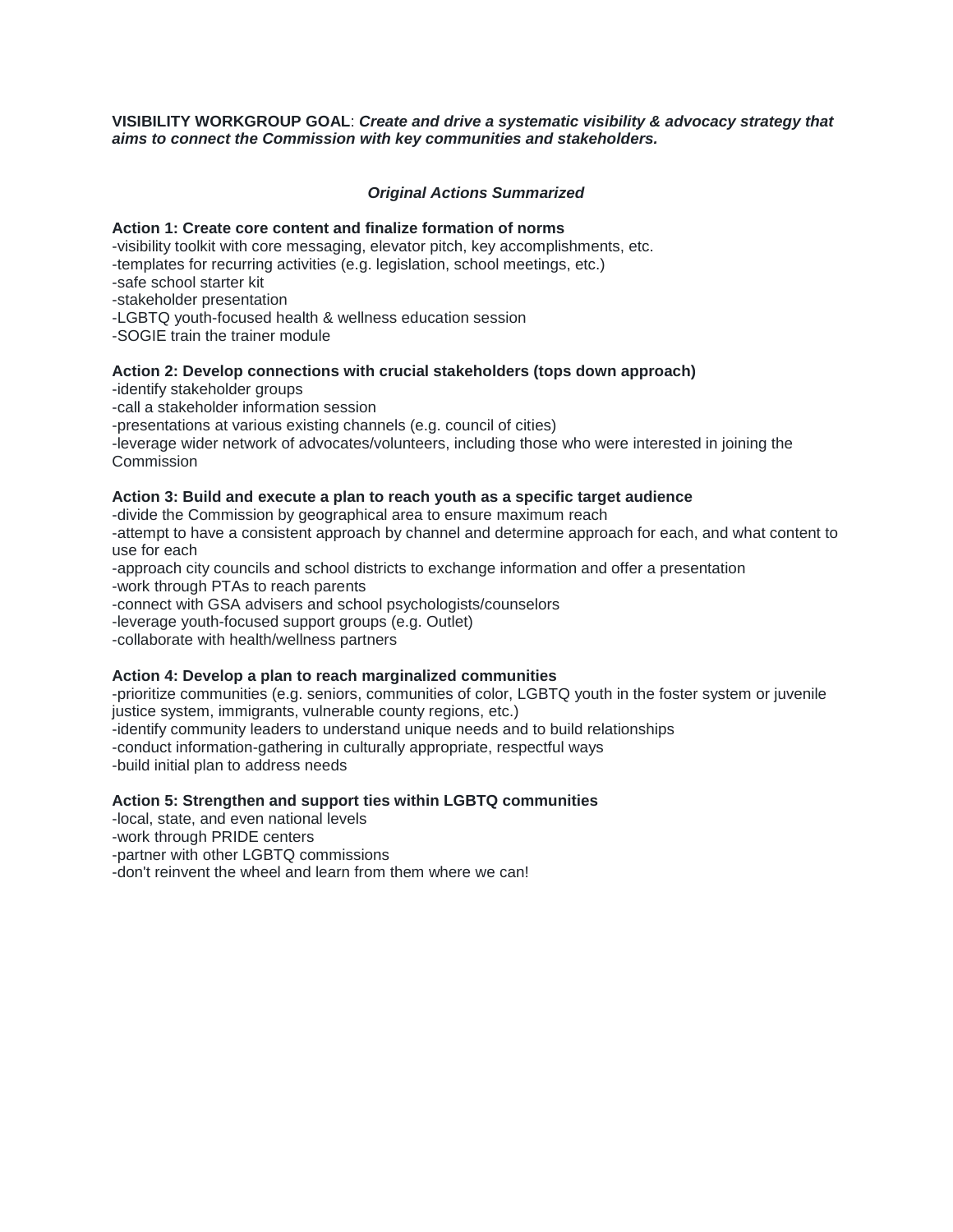

**Note 1:** Matrix includes relevant action areas from the Youth Community Conversations (e.g. antibullying, gender-neutral bathrooms, safe space signs, teacher/staff, SOGIE, etc.)

**Note 2:** The placement of some of the actions on the matrix may change pending further investigation as to whether or not resources already exist (e.g. Youth Health & Wellness education session, anti-bullying training content may already be somewhat available / accessible, etc.)

*Note 3*: The matrix does include a high level incorporation of learnings from the youth survey (e.g. this drove the action regarding a youth health & wellness education session since the survey mentioned the high rate of suicide ideation; and, to some extent it drove the action regarding a focus on PTAs since the survey mentioned LGBTQ youth sometimes feel less safe at home)

*Note 4*: The matrix does **not** include any information from the adult survey yet

The following prioritized action plans are based in large part on the quadrant with actions in **green** – those that are both high impact *and* relatively easier to undertake.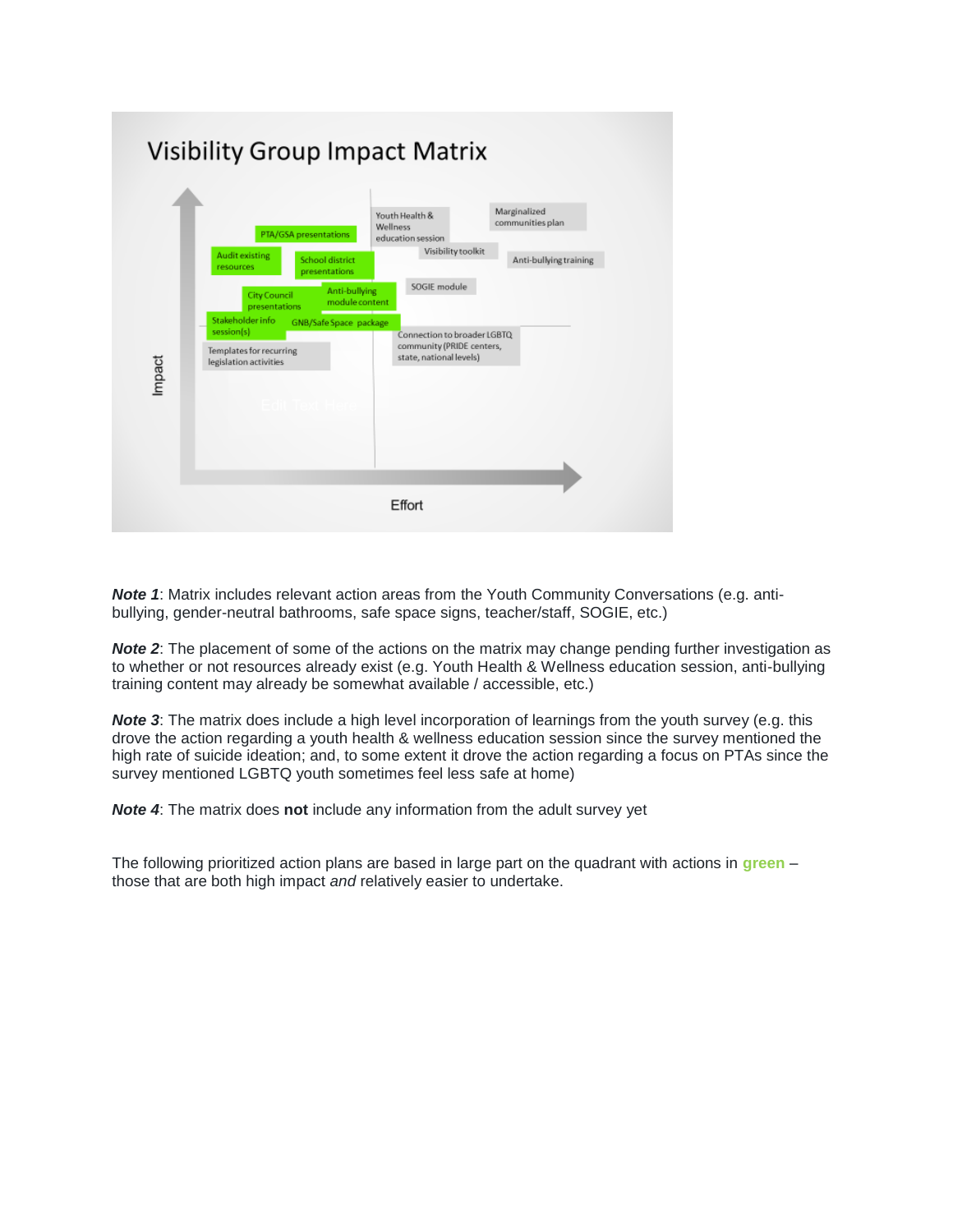### *Prioritized Actions & Workplan Details*

1. **Audit existing resources (YEAR ONE)**. We must understand what content already exists (and if so, whether it needs updating) vs. what content needs to be created. Once we know this information, we should be able to more easily determine which content modules we should focus on creating.

**Timeline**: January-February 2020

**How**: Commission divide & conquer content areas and conduct reach-outs and internet research.

**Measurement**: Completion of document listing resources by existing-existing needs updatingneeds creation.

2. **Create prioritized content based on results of audit (YEAR TWO)**. This may include SOGIE content, anti-bullying content, youth health & wellness content, GNB content, safe space content, etc.

**Timeline**: March-December 2020

**How**: Comission should choose 1-2 core pieces of content and self-select into small groups to create it (May-December). At least 1 piece should be youth-focused. In addition, a Commission summary presentation should be created, including a summary of who we are, what our mandate is, key achievements to date, synopsis of surveys and community conversations, key LGBTQ information such as language considerations, and 2020 focus areas (March-April).

**Measurement**: Creation of 1-2 core content packages based on Commission's topic prioritization, with at least 1 focused on youth. Creation of Commission summary presentation.

3. **Create a working stakeholder reachout plan (YEAR TWO)**. It is important to keep track of whom we're contacting, what their response is, and specific tactics for successful connection with each group of stakeholder. Stakeholders can be city councils, local supporters, school districts, etc.

**Timeline**: January-June 2020

**How**: Divide the Commission by geographical reach. Build a master tracking spreadsheet. Each Commissioner to contact relevant stakeholders in their area and keep track of the interaction. Ideal outcomes would be agreement from stakeholders to have the Commission share a presentation.

**Measurement**: Master spreadsheet created. Each Commissioner has inputted at last 5 stakeholder interactions by June 2020 in appropriate detail.

4. **Deliver Wave 1 of stakeholder presentations (YEAR TWO)**. Choose several non youth-focused stakeholder groups (e.g. other county officials, city councils, etc.) and deliver the core presentation created.

**Timeline**: June-September 2020